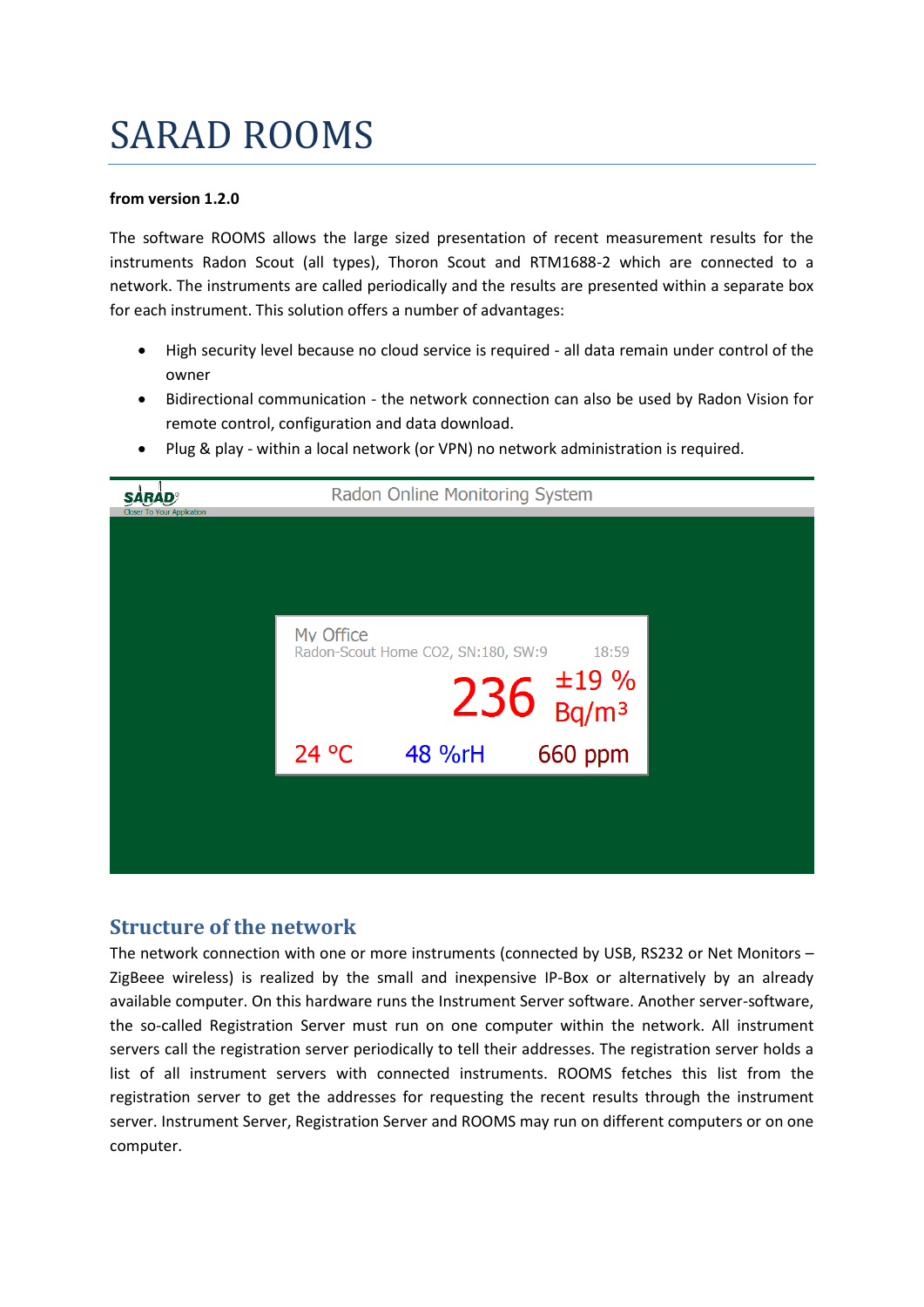## **Get started**

The server software and ROOMS must be installed on the desired computers (in case of the IP-Box the software is already installed). **The registration server must be started at first of all.** Within a local network only the knowledge of the network-name of the computer is required where the registration server is running. This network-name (in the shown example "REGISTRATION\_SERVER") must be entered into related input lines of all instrument servers and ROOMS (red circled).

#### *ROOMS:*

After clicking the menu item "Configuration  $\rightarrow$  Registration Server", a dialog window with an input line for the registration server name will appear.

| Registration Server Access           |  |                                                    | ▣          | $\mathbf x$ |  |  |
|--------------------------------------|--|----------------------------------------------------|------------|-------------|--|--|
|                                      |  | Registration Server TP Address REGISTRATION_SERVER | Port 50001 |             |  |  |
| List of connected Instrument Servers |  |                                                    |            |             |  |  |
|                                      |  |                                                    |            |             |  |  |
|                                      |  |                                                    |            |             |  |  |
|                                      |  |                                                    |            |             |  |  |
|                                      |  |                                                    |            |             |  |  |
|                                      |  |                                                    |            |             |  |  |
|                                      |  |                                                    |            |             |  |  |
|                                      |  |                                                    |            |             |  |  |

*Instrument Server:*

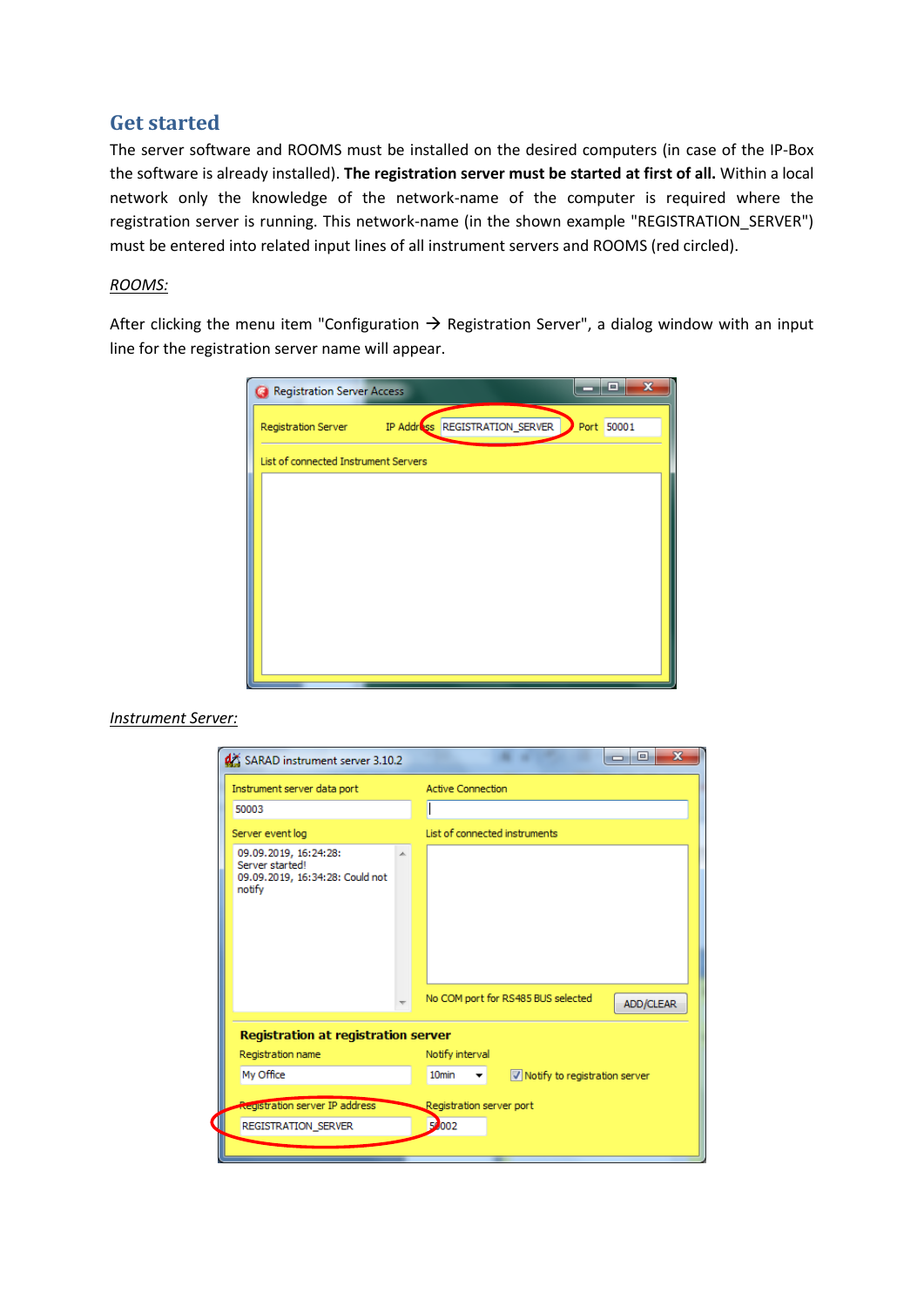The text entered into the field "Registration name" (in the graphic "My Office") will appear later on as place of measurement in the result box.

To register an instrument server immediately, the hook in the check box "Notify to registration server" can be removed and inserted again (otherwise the registration is carried automatically after ten minutes). The phrase "could not notify" appears in the text box "Server event log" if the networkname of the registration server is not valid or the registration server was not yet started. If all settings made correctly, the list view within the registration server should contain the instrument server:

|                                                                | dă<br>×<br><b>SARAD Registration Server</b>                                                                     |       |                       |  |  |  |  |
|----------------------------------------------------------------|-----------------------------------------------------------------------------------------------------------------|-------|-----------------------|--|--|--|--|
|                                                                | Registration port                                                                                               | 50002 | Allocation port 50001 |  |  |  |  |
|                                                                | Connection Log                                                                                                  |       |                       |  |  |  |  |
|                                                                | 12.09.2019, 14:32:40>> Instrument server: 192.168.10.107<br>12.09.2019, 14:32:40>> Disconnected: 192.168.10.107 |       |                       |  |  |  |  |
| Instrument server allocation                                   |                                                                                                                 |       |                       |  |  |  |  |
| 12.09.2019, 14:32:40 > My Office > 192.168.10.107 > 50000<br>а |                                                                                                                 |       |                       |  |  |  |  |
|                                                                |                                                                                                                 |       |                       |  |  |  |  |

The instruments are connected to the instrument server computer (or IP-boxes) through USB, RS232 interfaces or Net Monitors – ZigBee wireless. For Net Monitors the SARAD ZigBee coordinator needs to be connected to the IP-Box. The baud-rate of the ZigBee coordinator must set to 9600 baud. **Please note that the USB driver (SARAD website) must be installed and the assigned port numbers must be in the range from COM1 to COM30** (see also manual Radon Vision). To check whether an instrument is connected, the instrument server can be closed and restarted again. After that all detected instruments will be appear in a list box.

Now, the periodical call for data can be started clicking the item "Start" in the menu of ROOMS. It can take a certain time until the results appear at the screen depending on the number of instrument servers and connected instruments.

Additional instruments which will be connected later to a running instrument server will be detected automatically during the next call by ROOMS. It is possible to add new instrument servers at any time. It is just necessary to enter the name of the registration server like already described above.

#### **Summary start-up sequence**

1. Start registration server